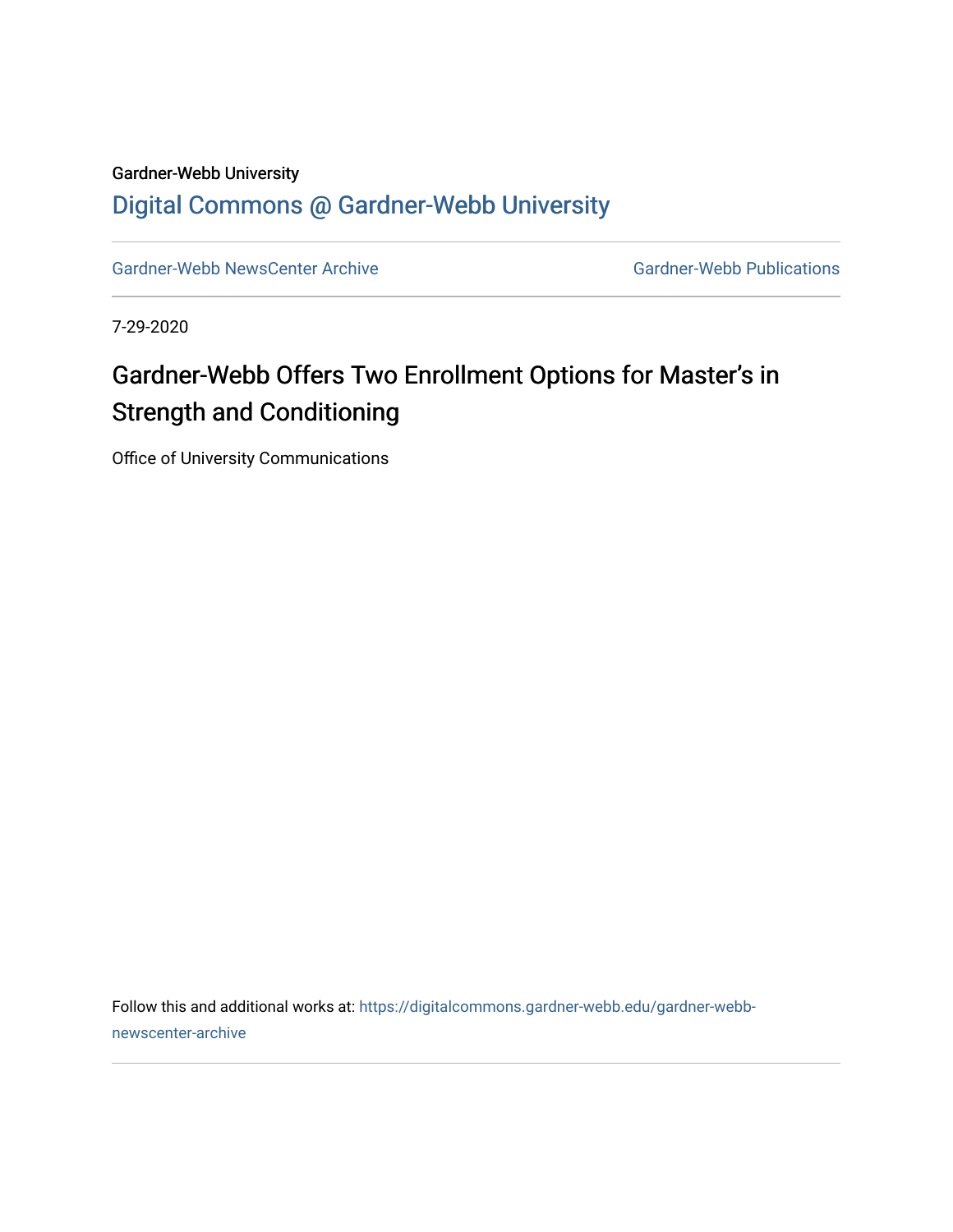## **Gardner-Webb Offers Two Enrollment Options for Master's in Strength and Conditioning**

**webpublish.gardner-webb.edu**[/newscenter/gardner-webb-offers-two-enrollment-options-for-masters-in-strength](https://webpublish.gardner-webb.edu/newscenter/gardner-webb-offers-two-enrollment-options-for-masters-in-strength-and-conditioning/)and-conditioning/

Office of University **Communications** 

July 29, 2020

#### *Both Programs are Recognized by the National Strength and Conditioning Association*

BOILING SPRINGS, N.C.—Beginning with the fall semester 2020, Gardner-Webb University is offering a Master of Science degree in strength and conditioning. The new program offers two enrollment options: one allows for completion of the Bachelor of Science in Exercise Science along with the master's degree in five years or less, while the other option allows for fall, spring or summer enrollment into a two-year program to complete the master's degree.

Both programs rely heavily upon standards set by the National Strength and Conditioning Association (NSCA). Currently, the Bachelor of Science is a nationally-recognized NSCA program. The Master of Science includes extensive internship and laboratory work and is designed to be practical and hands on. Professors in the program include Jonathan Ahearn, a licensed physical therapist (DPT); Dr. David J. Granniss, Ph,D. in exercise physiology; and Dr. Jeff Hartman, PhD in kinesiology.

"We anticipate our largest percentage of students will be dual enrolled in the bachelor's and master's programs starting in the junior year," observed Granniss, chair and associate professor of exercise science. "This master's degree is perfect for anyone desiring to enter